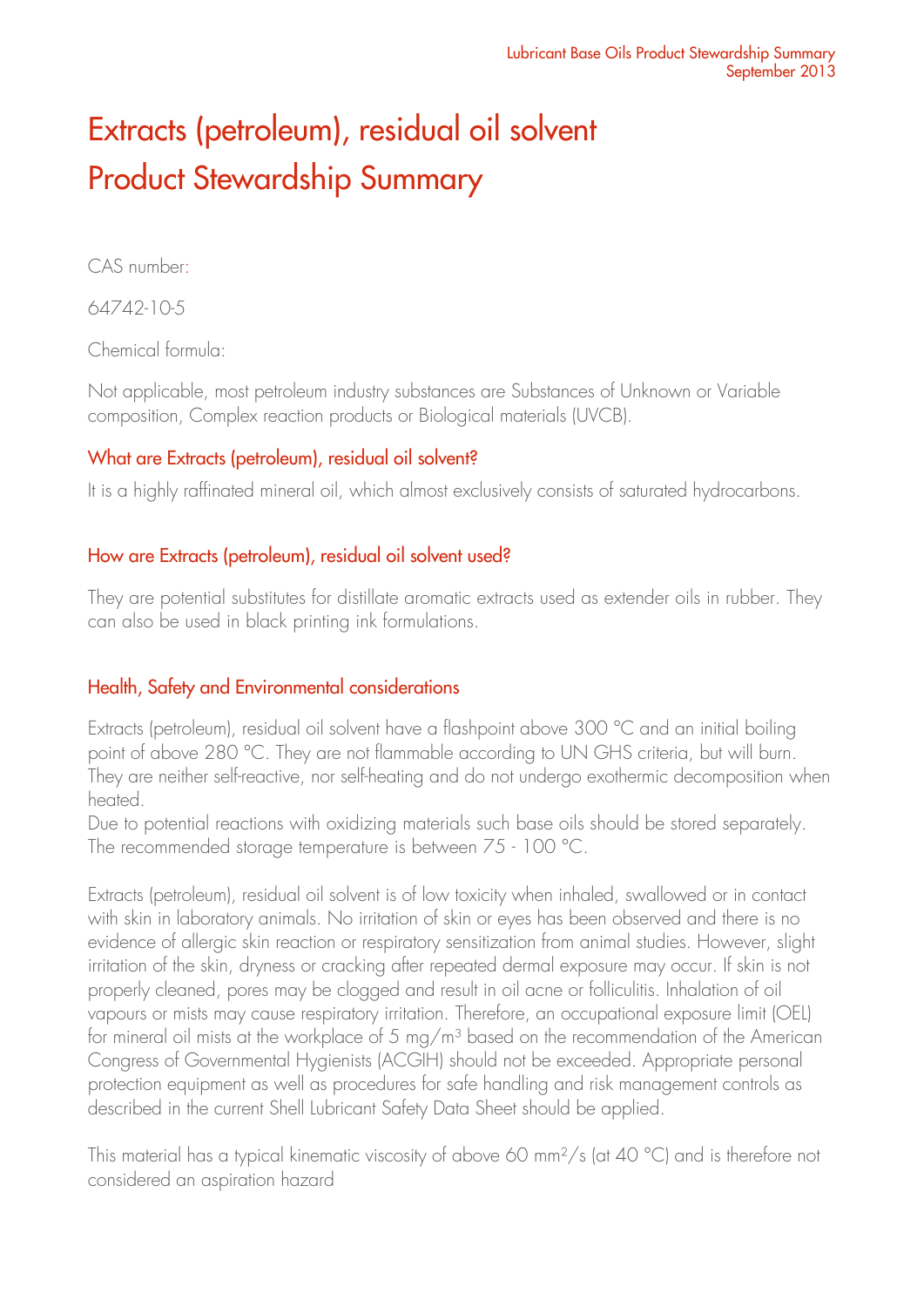It can be concluded from extensive studies on the mutagenic potential of Extracts (petroleum) and current data, that this type of residual oil solvent are not considered to be germ cell mutagens. They are also not expected to be carcinogenic following the investigation of long-term dermal exposure of laboratory animals with similarly manufactured oils. There is no evidence of developmental and reproductive toxicity in this type of lubricant base oils.

Based on the above, this material is not classified for health effects according to UN GHS criteria.

The product is poorly soluble in water and will float on water. Therefore, tests on short- and longterm aquatic toxicity with fish, invertebrates and algae were carried out on water accommodated fractions and led to the conclusion that these base oils are practically non-toxic.

Extracts (petroleum), residual oil solvent are UVCB substances (see explanation under "Chemical formula"). Based on the available compositional information, measured and predicted data it can be concluded that the major constituents are at least inherently biodegradable and have a low to moderate bio-accumulation potential. However, the presence of minor constituents with a certain environmental persistence or a bio-accumulation potential cannot be excluded.

Following UN GHS criteria, Extracts (petroleum), residual oil solvent are not classified for environmental hazards.

This material is semi-solid under normal environmental conditions and if enters soil it will not be mobile.

The health, safety and environmental considerations above are not applicable for used oil, as this may contain more hazardous substances present as a consequence of different applications of this base oil, for which specific additives or other substances may have been introduced.

# Storing and transporting Extracts (petroleum), residual oil solvent

Extracts (petroleum), residual oil solvent are mainly transported by road or rail.

The temperature during storage and transportation should be kept around 80°C.

Precautionary measures against static discharges must be undertaken during loading and unloading and all operators must wear personal protective equipment.

Storage tanks should be made from mild steel.

# Risk Characterization Summary

Risks associated with exposure to these products have been evaluated for the following "chain-of-commerce" activities: manufacture, storage, product transfer, transportation, and customers / markets. They are manufactured, stored and transported to customers in closed